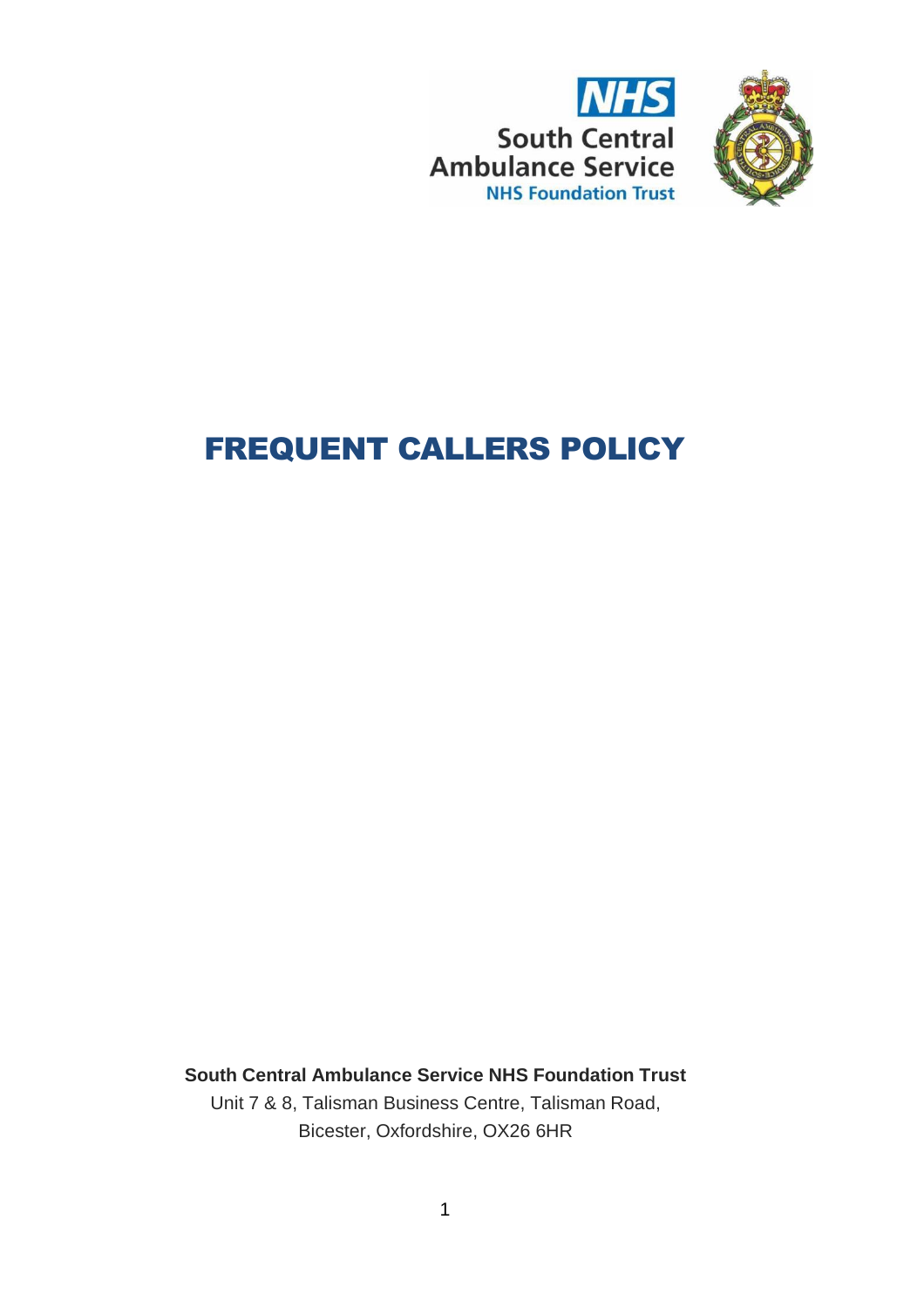# **TABLE OF CONTENTS**

| 1.0  |  |
|------|--|
| 2.0  |  |
| 3.0  |  |
| 4.0  |  |
| 5.0  |  |
| 6.0  |  |
| 7.0  |  |
| 8.0  |  |
| 9.0  |  |
| 10.0 |  |
| 11.0 |  |
| 12.0 |  |
| 13.0 |  |
| 14.0 |  |
| 15.0 |  |
| 16.0 |  |
| 17.0 |  |
| 18.0 |  |
| 19.0 |  |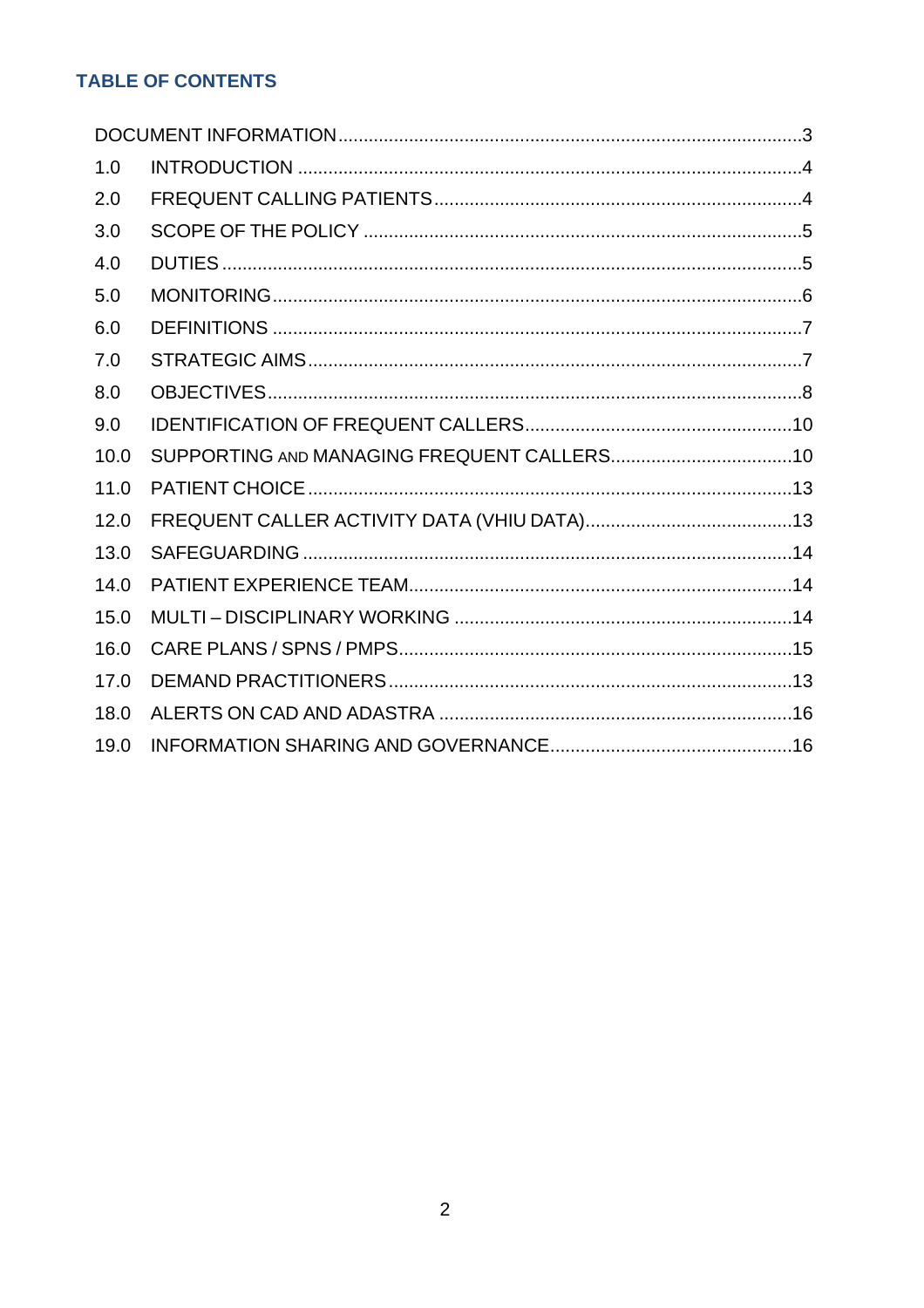#### <span id="page-2-0"></span>**DOCUMENT INFORMATION**

**Policy Number:** CSPP 29 Frequent Callers Policy

**Author:** Tim Churchill, Demand Management Lead Dave Sherwood, Assistant Director of Patient Care

## **Consultation & Approval**

Staff Consultation Process (21 days) 21st April 2019 – 12th May 2019 Clinical Review Group: August 2018 Board Ratification: n/a

## **Equality Impact Assessment**

March 2019 - Stage 1 Assessment undertaken no issues identified

#### **Notification of Policy Release:**

All Recipient email – Staff Notice Boards– Intranet –

**Date of Issue:** January 2021

**Next Review:** January 2023

**Responsibility for review** Patient Care and Service Transformation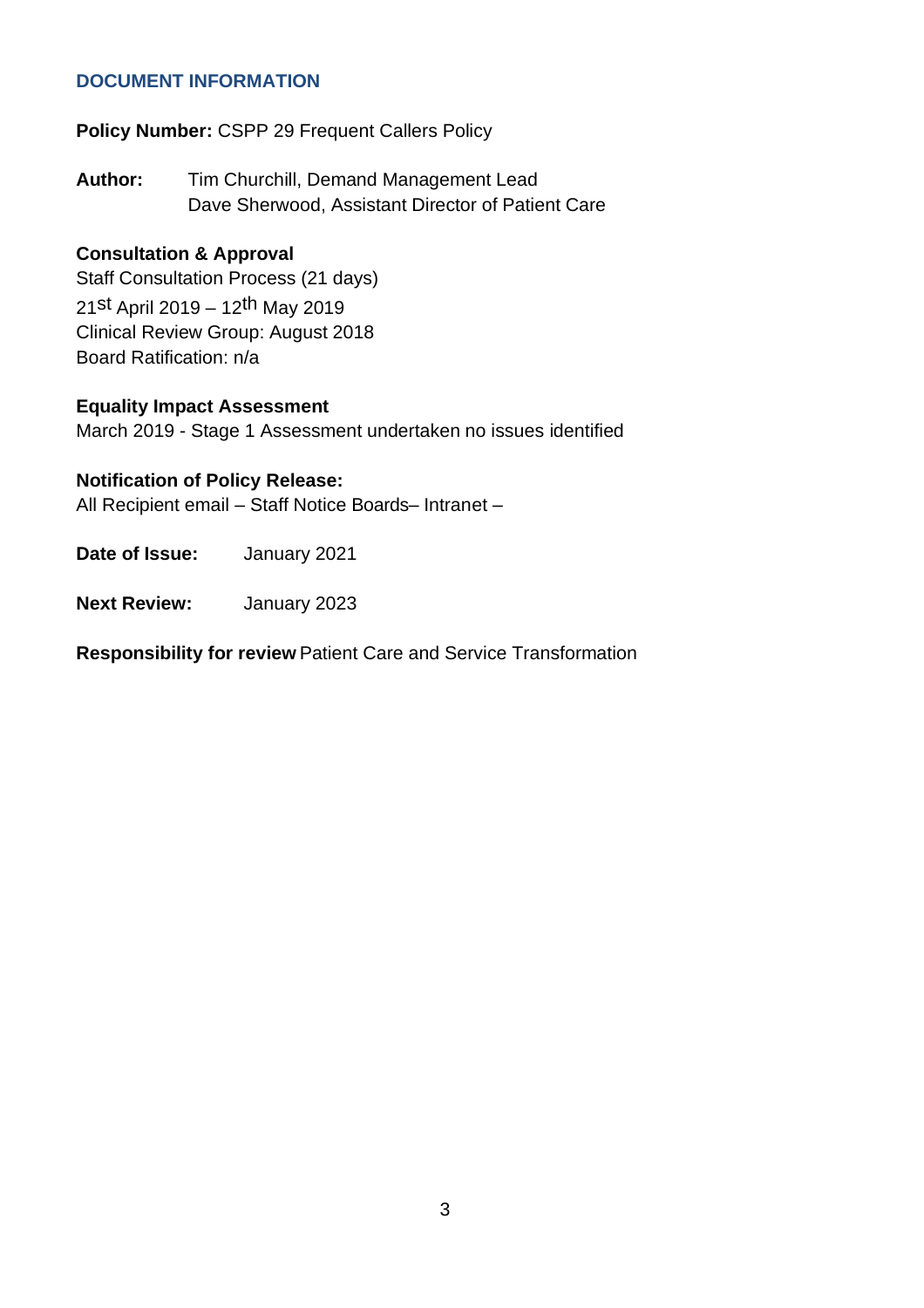## <span id="page-3-0"></span>**1.0 INTRODUCTION**

- **1.1** South Central Ambulance Service is committed to providing a patientcentred and clinically safe service for callers accessing 999 or 111, appropriately matched to patient's needs, each time a patient or caller accesses, or presents to SCAS for emergency or urgent care.
- **1.2** Different terminology 'frequent caller' 'repeat caller' or 'persistent caller' are sometimes used to describe these patients who frequently access either 999 or 111 services. Nationally the terminology adopted for this patient cohort is Frequent Callers.
- **1.3** Communities within the SCAS region rely on the emergency (999) and urgent (111) services to provide emergency and urgent care. There is a large group of patients who use the 999-emergency ambulance and 111 urgent care service more frequently or regularly than others and become 'known' to SCAS. The large majority of these patients have genuine urgent care or unmet needs, albeit not emergency ambulance needs and SCAS can support and manage these patients more appropriately with alternative care pathways, plans and provision, delivered by our partner providers.
- **1.4** In recent years the numbers of Frequent Callers across both services have increased, requesting either emergency, urgent care or support from both services.
- **1.5** Many patients present with an acute exacerbation of a long-term condition (LTC), have an urgent care need, or may require additional support to manage their condition appropriately at home or in the community setting. They may be experiencing a specific episode of ill-health or difficulty, have unmet health or social care needs, alcohol or mental health related illness or crisis. They may be unaware of more appropriate entry points into the NHS, or are unable to access urgent care, primary care or locality provision, particularly when they are experiencing an acute event or crisis, or a third party may have made the emergency or urgent call to SCAS on the patient's behalf.
- **1.6** There are a small minority of patients who misuse the emergency (999) and urgent (111) services, generating calls which may be determined as being inappropriate. SCAS need to have effective policy and processes in place for safely managing these patients, as well as to safeguard and preserve valuable emergency and urgent resources for patients with genuine life threatening, emergency or urgent care needs. Some Frequent Callers call a substantial number of times a day or night and consume valuable CCC resources (call handlers and clinicians), as well as frontline emergency ambulances.

# <span id="page-3-1"></span>**2.0 FREQUENT CALLING PATIENTS**

**2.1** The profile of Frequent Callers has changed in recent years and a large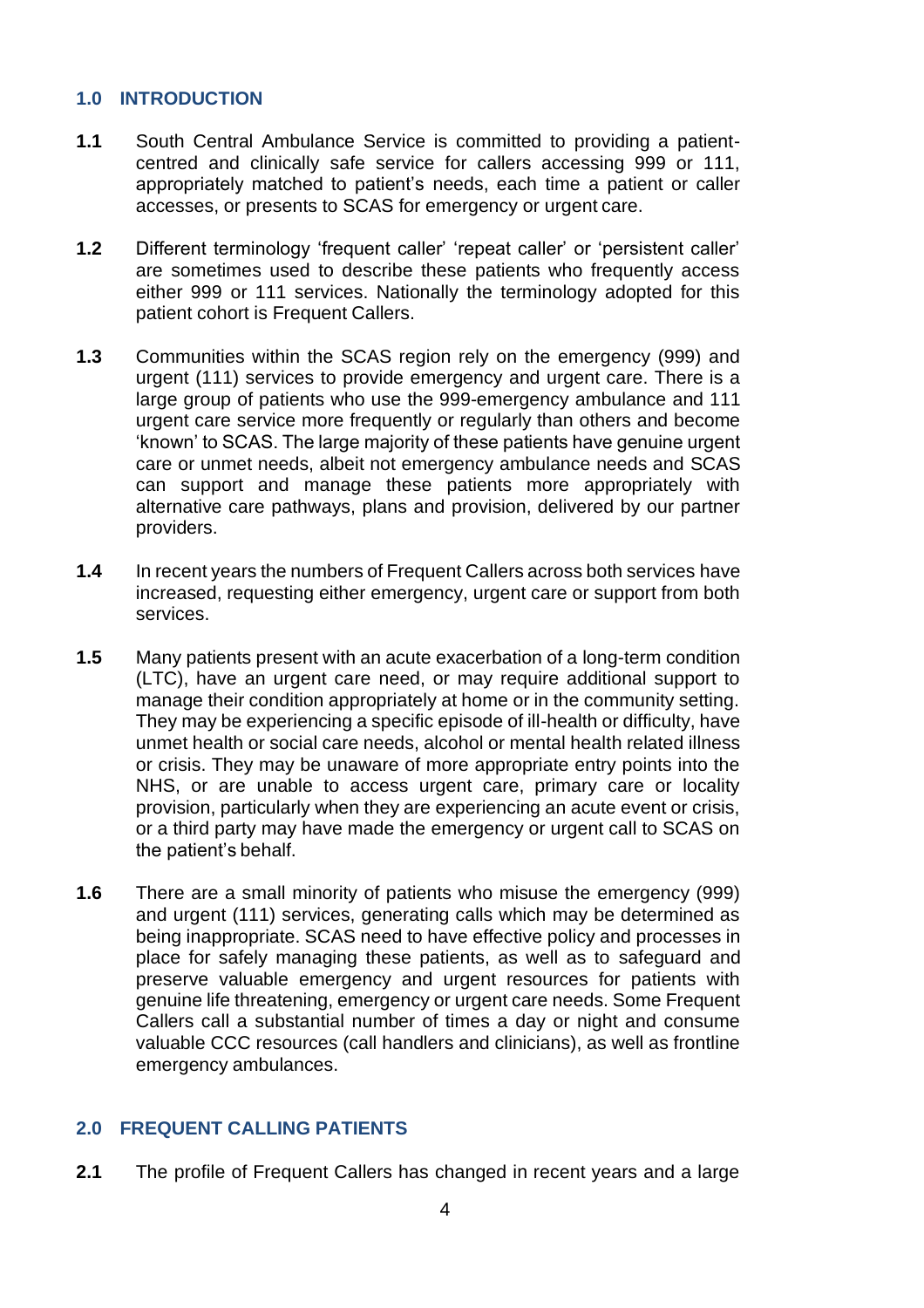proportion of these patients are in the age group 75 – 95 years.

- **2.2** There are many reasons why patients become Frequent Callers to either 111, 999 or both services:
	- Chronic illness (particularly multiple conditions) which are either difficult to control or where the patient's needs are not effectively met or managed
	- Mental ill-health, personality disorders and dependency conditions
	- Poor engagement with health and social care providers, meaning either 999 or 111 becomes the patient's provider of choice
	- A lack of understanding or misunderstanding of the services provided by 999 and 111
	- Difficulty in accessing other providers and services
	- Patients lack confidence in managing their conditions
	- Frequent fallers and non-modifiable fallers
	- Frail elderly patients
	- EOL patients
	- Patients with unmet health or social care needs
	- A 'perceived' need
	- Social isolation
	- Chaotic lifestyles
	- Anxiety
	- Malicious callers.

# <span id="page-4-0"></span>**3.0 SCOPE OF THE POLICY**

- **3.1** This policy defines the standards expected and the procedures to be followed by all South Central Ambulance Service NHS Foundation Trust staff to support the effective provision of the service, particularly the triage, referral, examination, treatment, consultation and transportation of patients.
- **3.2** This policy outlines the processes SCAS use to manage patients who present as 'Frequent Callers' and who are at risk of repeat emergency or urgent incidents.

# <span id="page-4-1"></span>**4.0 DUTIES**

# **4.1 Executive Director of Patient Care and Service Transformation**

The Executive Director of Patient Care and Service Transformation has Board level responsibility for Frequent Callers Policy management within South Central Ambulance Service NHS Foundation Trust. The Executive Director of Patient Care and Service Transformation also chairs the Patient Safety Group.

# **4.2 Assistant Director of Patient Care**

The Assistant Director of patient care has senior management responsibility for the review, updating and forwarding to the relevant committees as amendments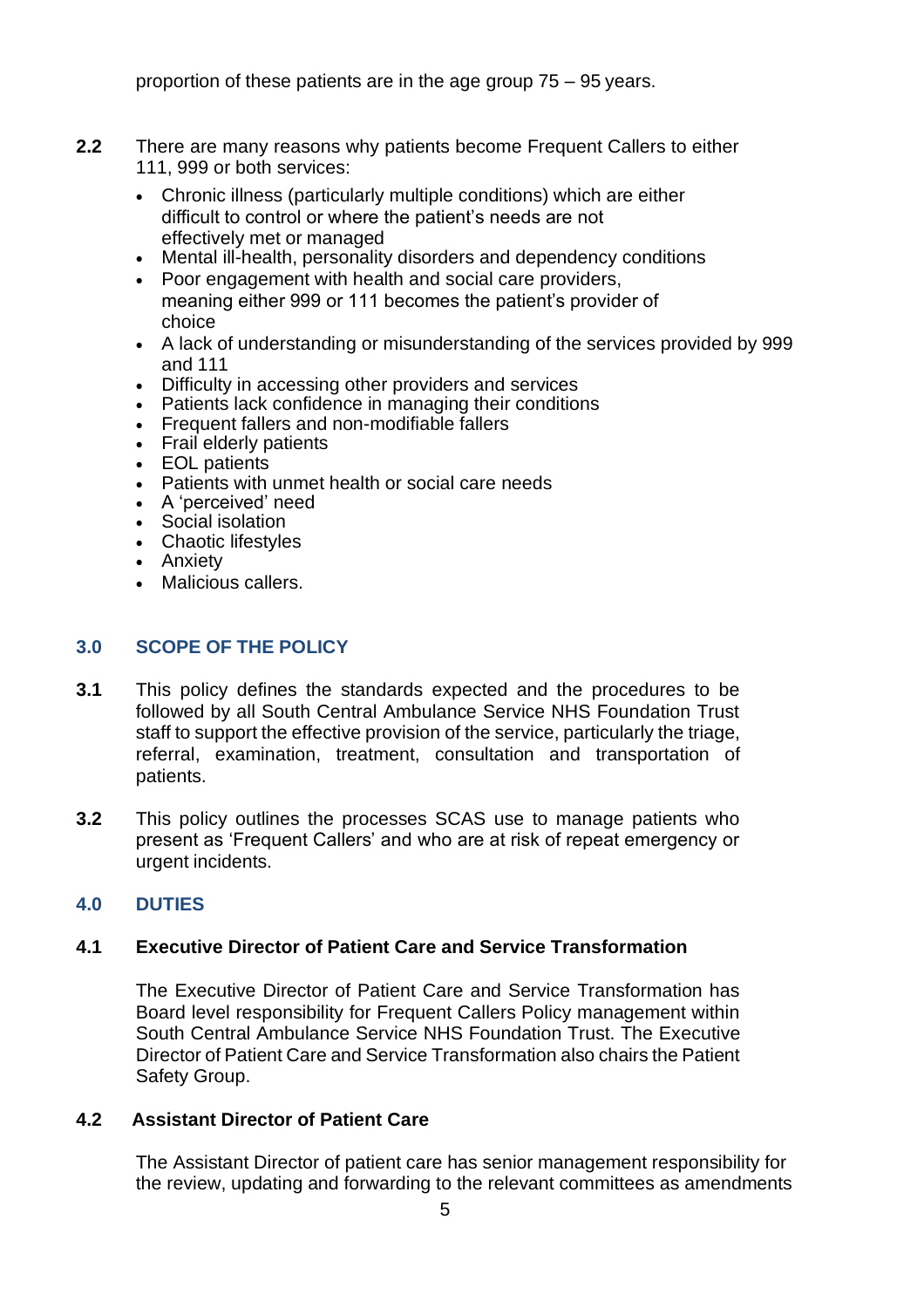are made. The role also has a co-ordinating function to ensure the smooth review, audit and dissemination of the policy.

## **4.3 Complex Care Lead**

The Complex Care Lead has senior management responsibility for Frequent Callers. The role also has a co-ordinating function between other departments to ensure the effectiveness of the policy.

## **4.4 All Staff**

All staff have a responsibility to read and understand this policy.

## **4.5 Quality and Safety Committee**

The Quality and Safety Committee will approve and monitor the implementation of the Frequent Caller policy. Record any rejection of relevant recommendations on the Risk Register, within the Trust's governance structure. The Quality and Safety Committee will monitor the financial implications of this policy, ensuring that the Trust Board is aware of any risks associated with its implementation.

## **4.6 Clinical Review Group**

The Clinical Review Group, which is chaired by the Medical Director, with all Medical Directors as membership, which forms the committee with responsibility for reviewing the Frequent Callers Policy and assessing its effectiveness and co-ordinate the production of gap analysis and action plans for the Quality and Safety Committee to monitor, should policy review be required.

# **4.7 Patient Safety Group**

The Patient Safety Group will discuss any CCC or Operational management of Frequent Callers generally or evolvement of systems and processes and forward to CRG for approval. Individual patient cases may be brought to PSG, for discussion and determination of further actions

# **4.8 Patient Safety Group**

The purpose of the mental Health Steering Group is to advise on management of frequent callers with mental health including pathways of care and key contacts with Mental Health Teams and CCG leads for mental health.

# <span id="page-5-0"></span>**5.0 MONITORING**

**5.1** The Policy will be monitored for its effectiveness by the Assistant Director of Patient Care and the Complex Care Lead through the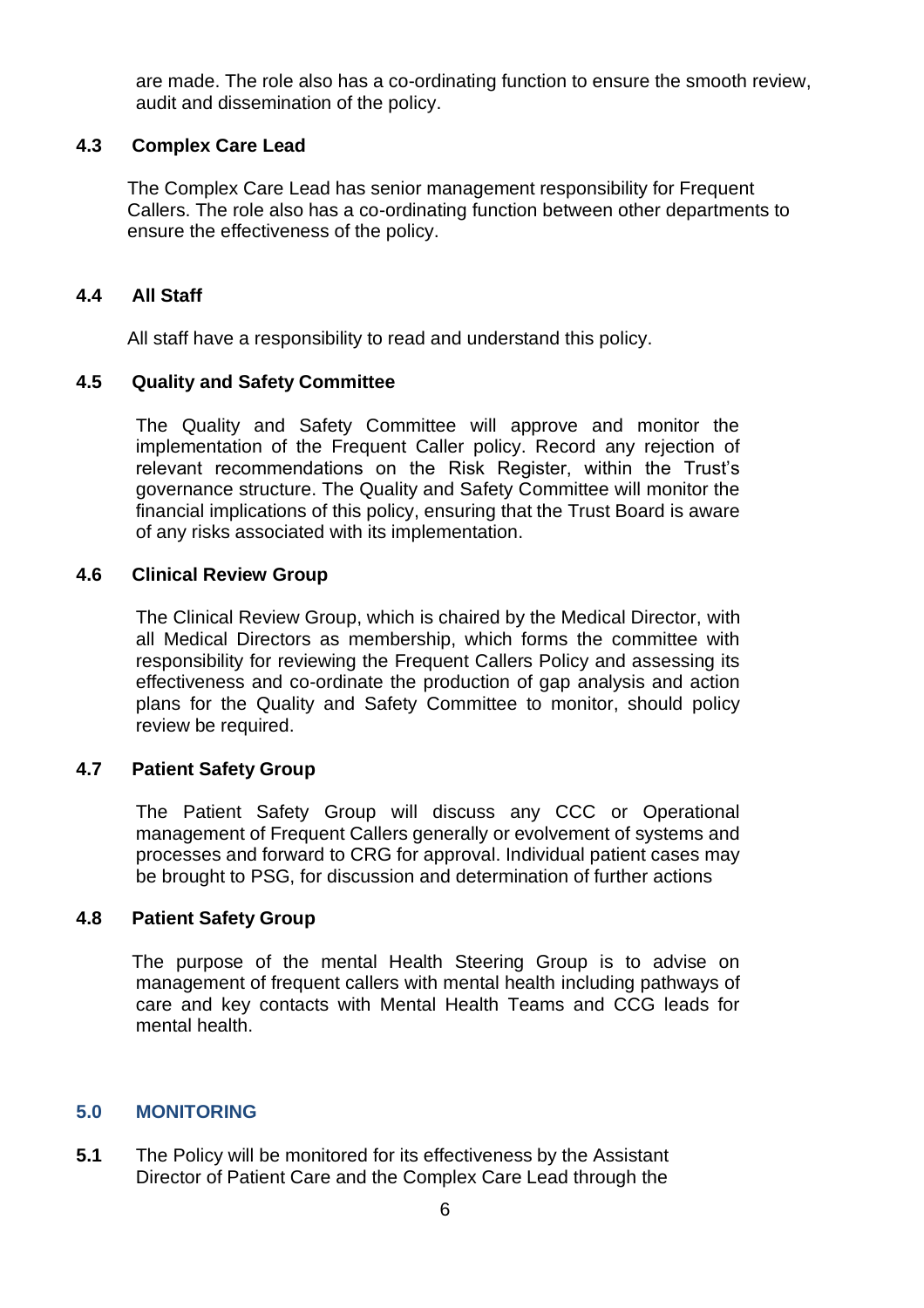following:

- **5.2** Responsibilities of staff will be monitored through attendance at meetings, management of systems, development of reports and the management of Frequent Callers:
	- Reports and audits
	- Compliance with systems and processes.

## <span id="page-6-0"></span>**6.0 DEFINITIONS**

- **6.1** A person or patient is defined as a 'Frequent Caller' to 999 as determined by Frecann / AACE:
	- Over 18 years of age
	- 5 or more emergency incidents in a month
	- 12 or more emergency incidents in a quarter.
- **6.2** SCAS work to the above parameters and in addition, review and refer for assessment, care and support all those patients that present:
	- Ten (10) or more times to 999 in any twelve (12) month period
	- Twenty (20) or more times to 111 in any twelve (12) month period
	- SCAS Frequent Caller management and review is applicable to all patients (not over 18's only).
- **6.3** The Frecann / AACE definition is determined by location (postcode), not by NHS number. The Frecann / AACE definition enables a patient to have 44 emergency ambulance incidents in twelve months, without meeting the definition or identifying the patient as a Frequent Caller.

# <span id="page-6-1"></span>**7.0 STRATEGIC AIMS**

- **7.1** The aim of this policy is to create a consistent, safe and appropriate approach to managing and supporting Frequent Callers, who are maintained by our CCC clinicians (111 and 999) and emergency ambulance response.
- **7.2** SCAS needs to ensure that it meets the genuine needs of Frequent Callers, as well as preserving CCC and Operational resources, where the resource is not the most suitable response to a Frequent Caller. Nurses and clinicians must be able to safely deliver their role and meet the clinical and governance standards required by the SCAS Quality and Safety Committee and the Clinical Review Group, when managing this sometimes challenging cohort of patients. This can be achieved by providing policy (Frequent Callers), systems and processes, care planning material and referral pathways for SCAS clinicians to utilise, to ensure safe and appropriate care for these patients aligned to need.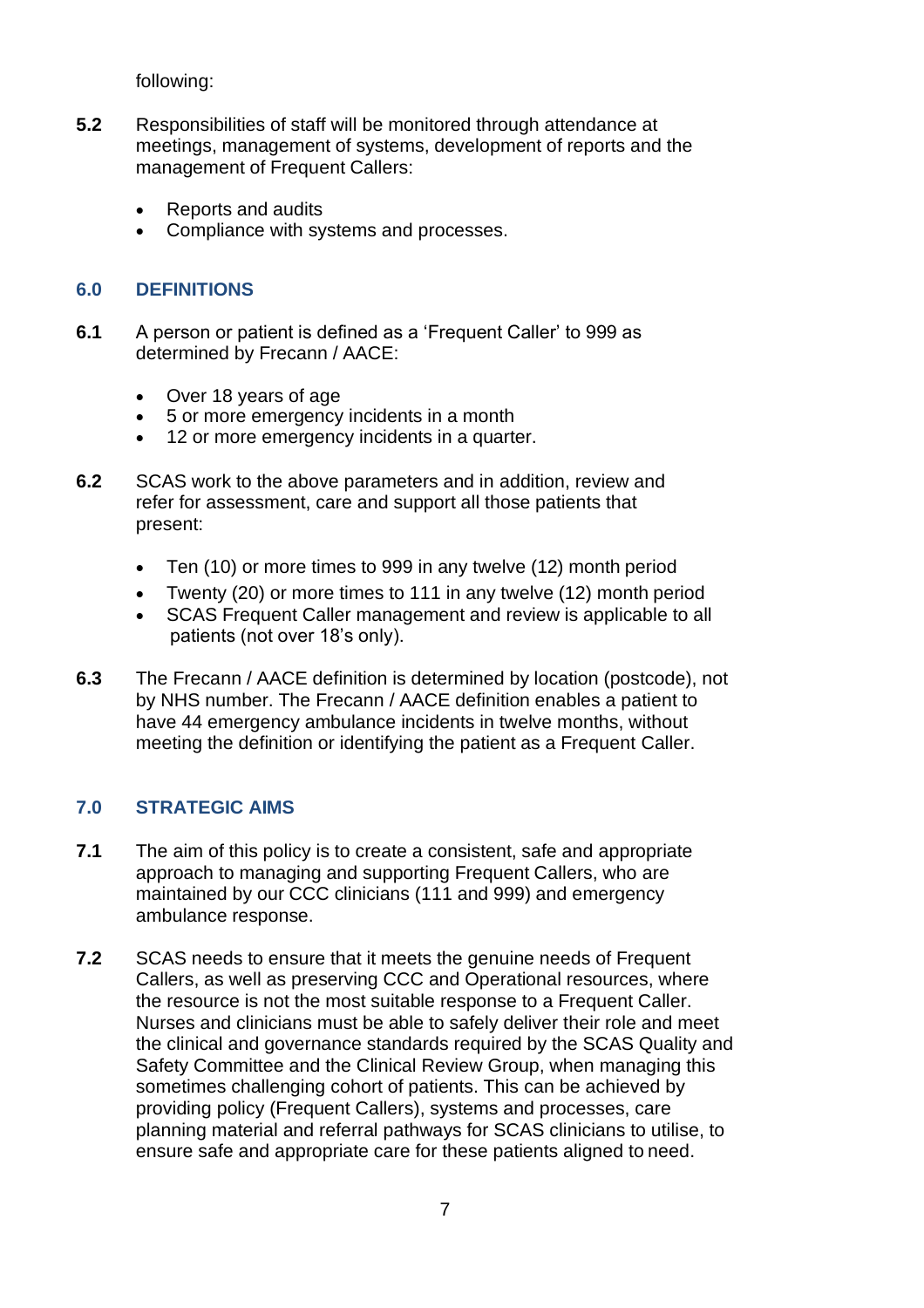**7.3** The Frequent Caller's triage disposition in Pathways should be followed, unless an appropriate Care Plan / Special Patient Note (SPN) or Patient Management Plan (PMP) exists (supporting the patient's 'normal' presentations), or a different disposition is determined by a CCC clinician, based on clinical need and presentation at the time of the call.

The process to be followed in pathways is;

The call is answered and the Emergency Call Taker (ECT) will ask the Pre-Sieve Triage questions to reach a Nature of Call (NOC)

The NHS Pathways triage button will be selected which will launch the triage system

The ECT will ask the Module 0 questions this includes, is the patient Conscious and breathing, is the patient fitting, chocking, bleeding red blood heavily.

The next screen is then presented asking if this call relates to a Patient management plan and has an option for a frequent caller

In the case of a patient management plan it asks who they require as per the plan, ie 999 ambulance, Emergency referral to Emergency Department (ED), Palliative Care service or General Practitioner (GP) in or Out of Hours (OOH)

In the case of a frequent caller the options presented are to then, transfer to a clinician immediately or 10 min call back if no clinician available. Or an emergency ambulance or a non-emergency ambulance. This is a call taker level screen, so they have the ability to arrange an ambulance if appropriate.

Positive responses to any of the questions regarding breathing, unconscious will generate an Emergency response (Cat 1 or 2)

Positive answers to Choking, severe bleeding or fitting will generate an ambulance response (cat 1 or 2)

The option for a PMP or frequent caller plan exists within NHS Pathways to enable appropriate help to be arranged quickly for an individual without having to go through a full triage, so a terminal care patient does not have a symptom based assessment and receive an inappropriate response/service.

# <span id="page-7-0"></span>**8.0 OBJECTIVES**

- **8.1** The objectives of the Frequent Caller policy are to:
	- Reduce the level of risk for Frequent Callers and have a standard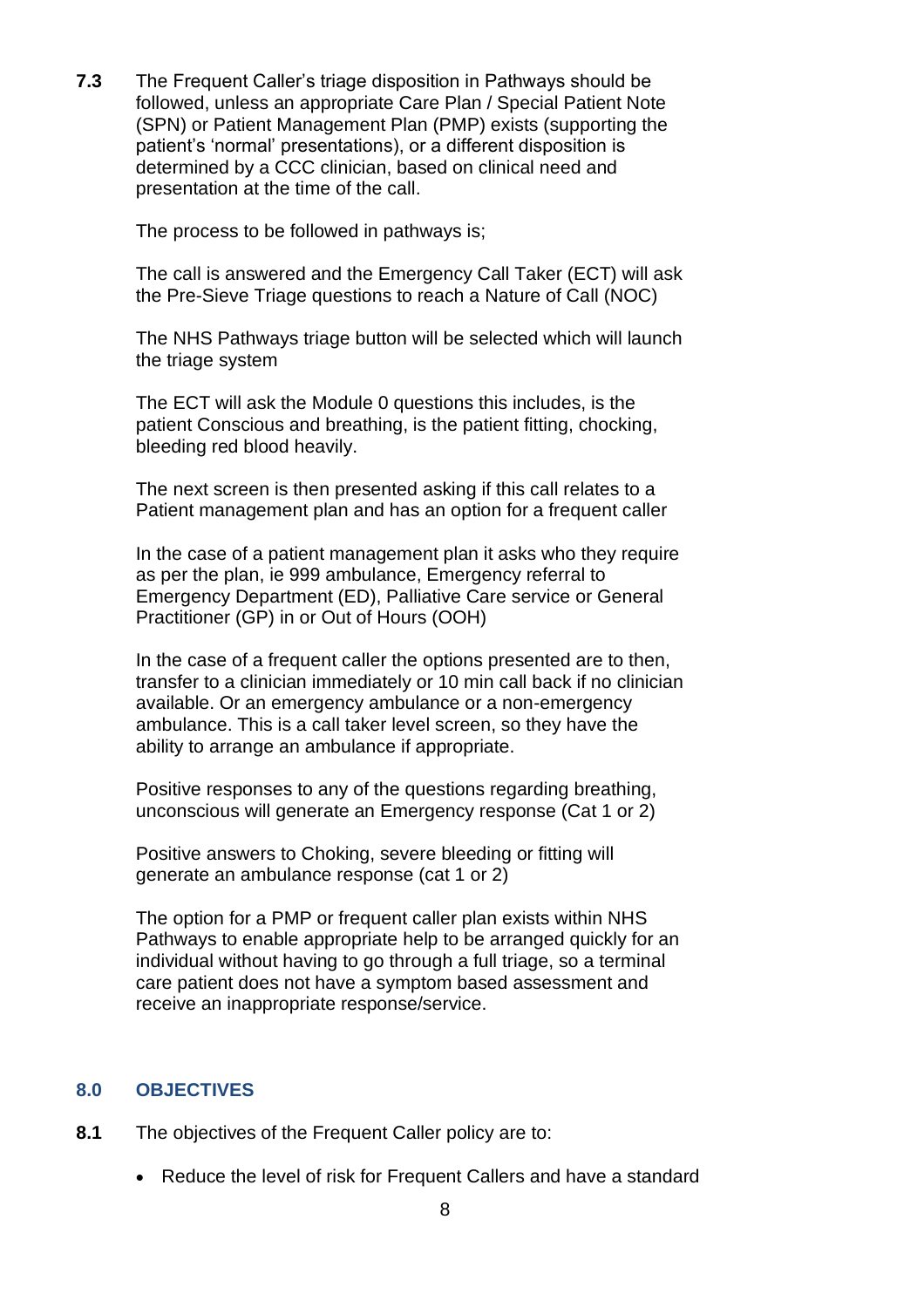process for managing their care when they access SCAS 111 or 999 services

- Provide an enhanced level of continuing care and access to urgent care for Frequent Callers, in partnership with our partner providers
- Enhance the identification, management and monitoring of patients who are vulnerable or present with Safeguarding risks
- Enhance the identification and management of patients who have complex clinical needs and become dependent on 111 and 999 services for access to healthcare
- Enhance the identification and management of patients who may present as a risk or threat to the safety of Operational Ambulance Clinicians or partner Responders
- Support CCC clinicians to manage Frequent Callers effectively, with appropriate information and insight into the patient's qualified needs
- Define the process which identifies Frequent Callers and the process for referring and proactively managing Frequent Callers
- Support Primary Care and community provider services in providing Care plans / SPNs or PMP information to enable appropriate triage and management
- Create a local multi-disciplinary approach to managing Frequent Callers with regular MDT meetings supported by local health and social care providers, primary care, provider services, police and commissioners
- Periodically complete 'Frequent Caller Profiles' for all patients who SCAS identify to understand the evolving profile of this patient cohort and their continuing care needs
- Establish the patient's root cause of need or needs (health or social)
- Develop Patient Management Plans (PMPs) with primary care and partner providers for patients
- Support and navigate Frequent Calling patients with relevant health and social care professionals and providers to get their health or social care needs met
- Provide Primary Care with regular quality information to enable patients to be proactively managed upstream, improving their life quality and reduce their dependence on emergency or urgent care
- To improve clinical outcomes, safety and governance
- To demonstrate intervention that supports an individual's well-being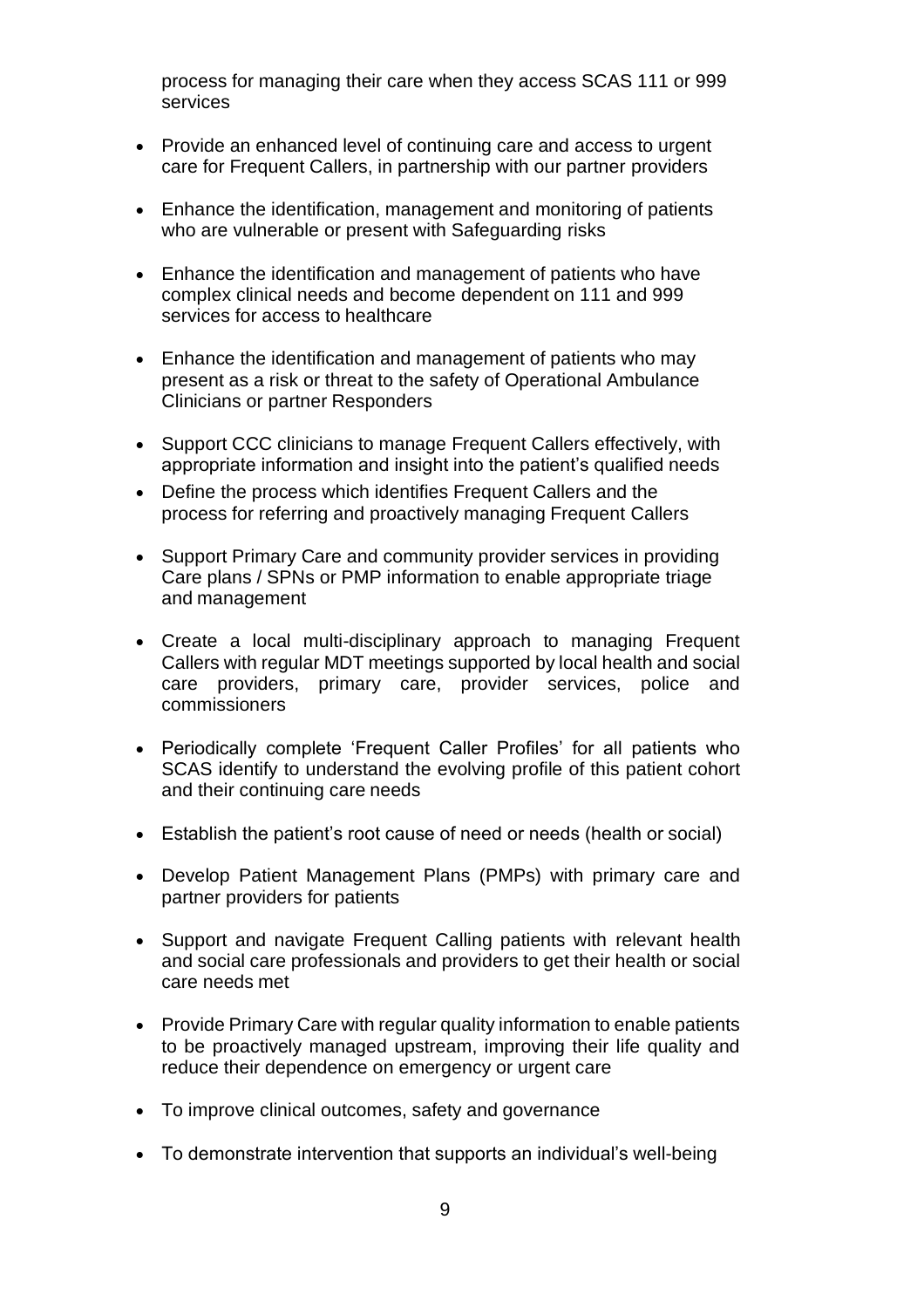- To reduce health inequalities across the dependent population
- To ensure that services are delivered in the most efficient way
- To preserve CCC and Operational resources, to enable effective triage and timely response to patients with greatest need
- To provide support to the Mental Health practitioners in the CCC to manage frequent callers with mental health.

# <span id="page-9-0"></span>**9.0 IDENTIFICATION OF FREQUENT CALLERS**

- **9.1** SCAS use the Patient's NHS number as the unique identifier for reporting.
- **9.2** There are two methods of identifying Frequent Callers:
	- Clinician referral
	- Incident activity data
- **9.3** Referrals are made to the Complex Care Practitioner team by CCC staff and Operational crews. CCC staff (111 and 999 services) use a Frequent Caller referral template and Operational staff utilise automated electronic Patient Record (ePR) functionality, which refers the patient directly to the Complex Care Practitioners.
- **9.4** A number of reports are used for identification and management of Frequent Callers:
	- VHIU activity
	- CARS
	- INet Viewer
	- Anfield Link

#### <span id="page-9-1"></span>**10.0 SUPPORTING and MANAGING FREQUENT CALLERS**

- **10.1** Routine management of Frequent Callers is the responsibility of the Complex Care Practitioner team, supported by managers, team leaders, CCC Clinicians and Operational staff, aligned to this policy.
- **10.2** CCC support Frequent Caller care and management, by providing a lead from each of the following areas, 111 North, Clinical Support Desk (CSD) North, 111 South and CSD South to enable the Complex Care Practitioners to have dialogue and meetings.
- **10.3** Each time a patient accesses SCAS 111 a summary / information is automatically sent to the patient's GP for review and follow up.
- **10.4** Each time an Ambulance attends or conveys a patient and there is an EPR, a summary is provided to Primary Care for review and follow up.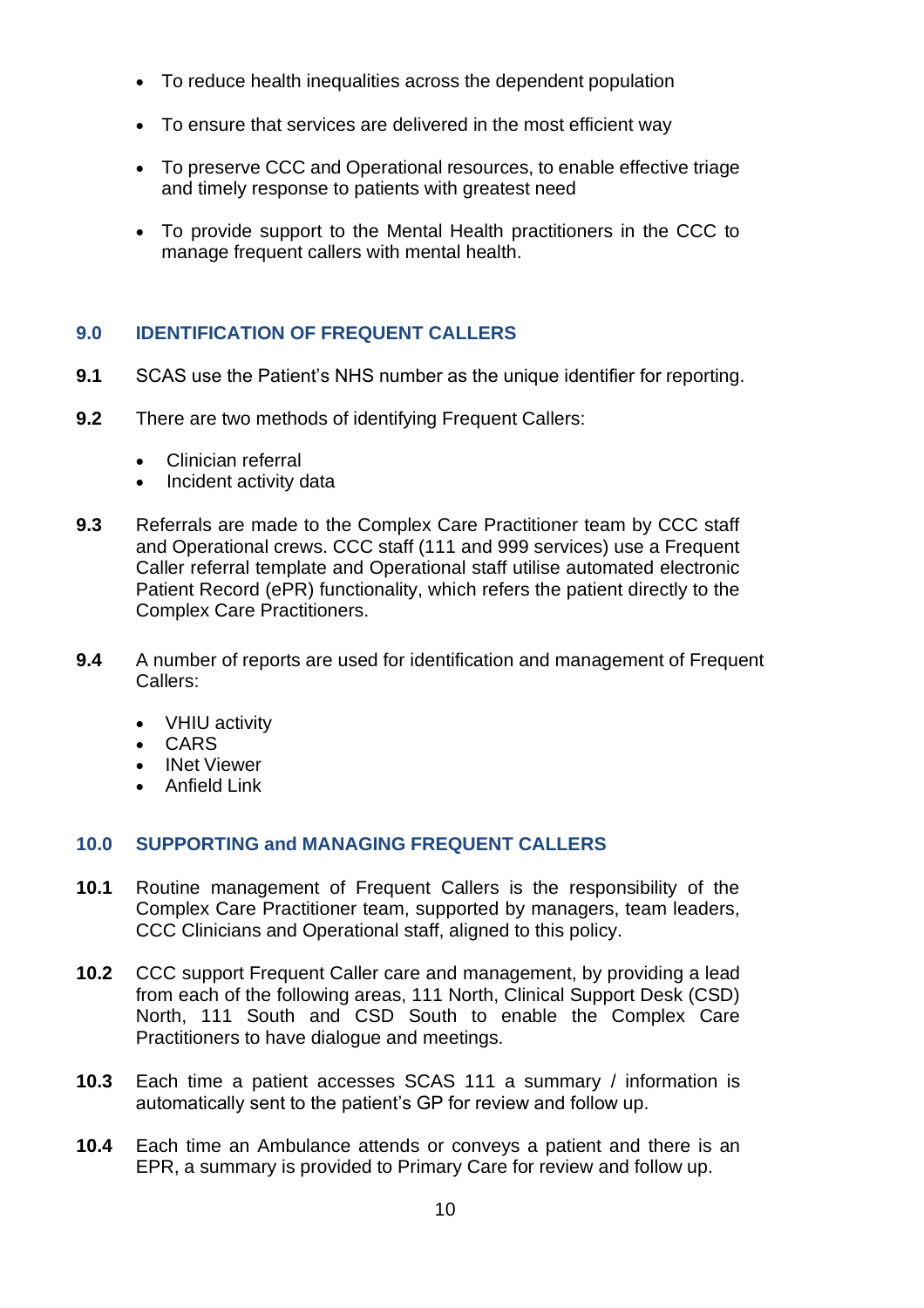- **10.5** On a quarterly basis, all patients that meet the threshold of 10 x 999 incidents or 20 x 111 incidents in a twelve (12) month period are routinely referred back to primary care for review by SPN Admin, for assessment of needs and care planning.
- **10.6** All patients who are referred to the Complex Care Practitioners are reviewed and referred to Primary Care for assessment of needs by the GP or are supported by a Complex Care Practitioner in conjunction with Primary Care and relevant providers
- **10.7** The GP referral includes a statement of 12 months patient activity, which provides insight and supports the GP's review of the patient and to make an assessment of needs.
- **10.8** Patients that meet the Frecann / AACE definition of a Frequent Caller are reviewed as follows:

#### **10.9 Stage 1 – Assessment of patient needs**

Twelve months activity data is reviewed to support an assessment of needs. This includes a discussion with the patient's GP, review of electronic patient record system information and direct discussion with the patient (if appropriate). This enables the Demand Practitioner to have an understanding and identify the root cause/s of need and potential solutions. The patient and relevant professionals are engaged with to discuss solutions to need and a resolution of the patient's dependency on emergency and / or urgent care.

#### **10.10 Stage 2 – Intervention**

There are various types of intervention: referral to alternative specialist services e.g. Mental Health, Alcohol & Substance misuse team, community provider or social services. On occasions Multi-Disciplinary Team meeting (MDT) are initiated to ensure collaborative

care planning to support the patient and providers. Many localities have HIU meetings, where a number of patient cases are discussed.

The information, partnership support and insight from the patient and professionals is utilised to create a Patient Management Plan (PMP). The decision to create a PMP is determined on a case by case basis, with shared risk management and a qualified onward referral pathway if the patient presents as 'Normal' when accessing 111 or 999. There are many factors which determine if a PMP would be beneficial for supporting and aligning the patient's care, as well as supporting SCAS CCC and Operations with efficient and effective utilisation of resources aligned to patient's needs.

**10.11** Stage 3 – Evaluation of intervention

To ensure that patient's genuine needs are being met or managed by appropriate providers, or the patient is self-caring, or their needs are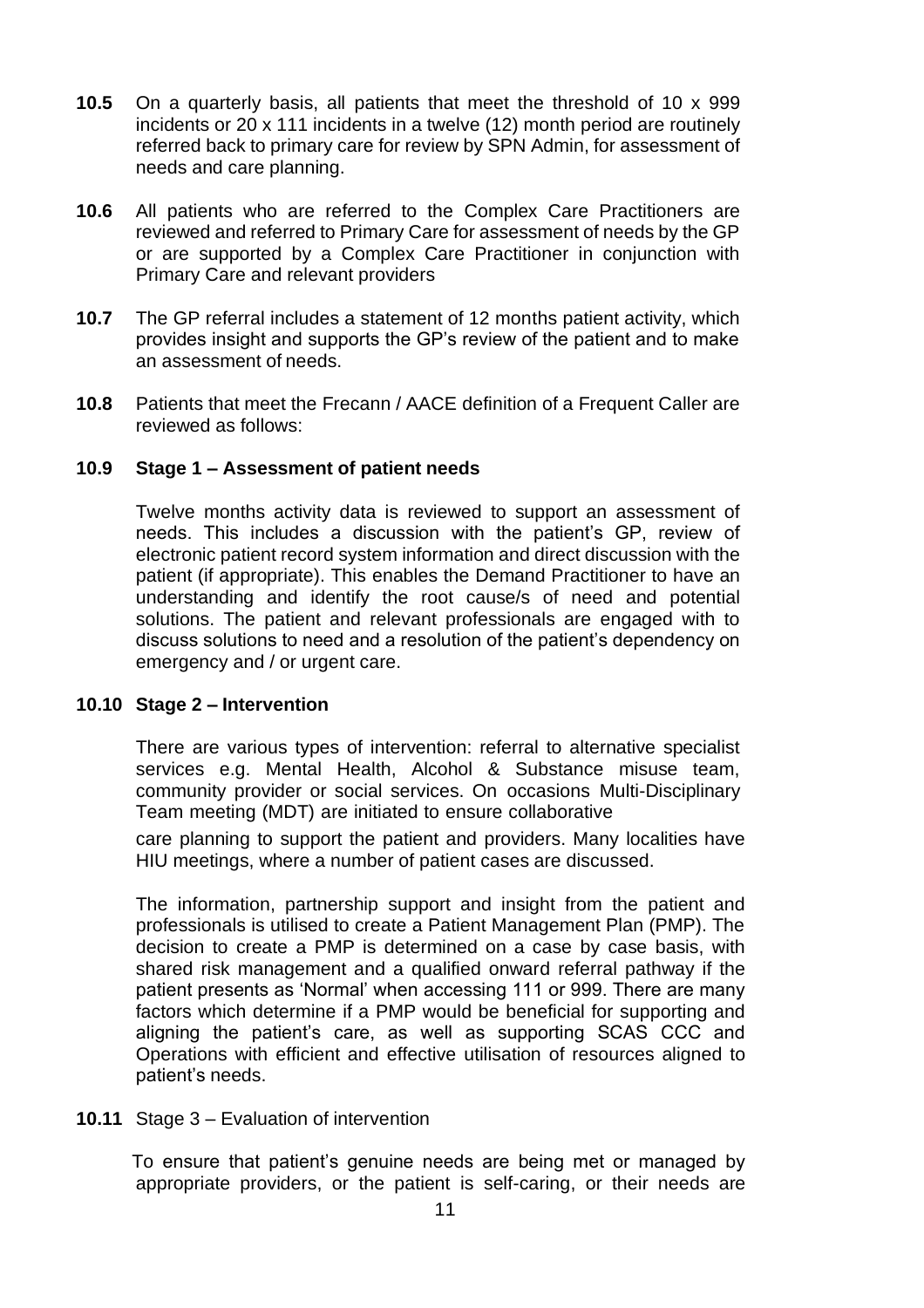evidenced to have changed, periodic review of PMPs and demand activity takes place. This supports the patient to be able to access appropriate alternative care aligned to changing needs. Complex Care Practitioner intervention and / or a PMP may result in the patient reducing their contact with 999 or 111 services, if the root cause of need has been identified and resolved with partner providers.

Evaluation will consider the patient's activity, referral pathways, SPNs and PMP, if a PMP was determined to be beneficial to the patient and to SCAS, in supporting the management of the patient's interactions.

#### **10.12** Patient Management Plans (PMPs)

The decision to create a PMP is determined by the Complex Care Practitioner team, when reviewing Frequent Caller referrals and cases. There are various reasons why a PMP will be created in partnership with relevant Health and Social Care professionals:

- Support the patient aligned to genuine need
- Medical need
- Social need
- Safeguarding requirements
- Risk management patient
- Risk management staff (assault, abuse, harm, alarm, distress)
- Referrals from CCC or Operations
- Request or recommendation of a Dr or HCP
- Demand activity / activity impact on 999 / 111 services
- The impact of the patient's demand activity on other patients
- Vexatious demand activity (putting other patients at risk) PMP sharing with the **Patient**

#### **PMP sharing with the Patient**

The patient's GP is responsible for sharing the PMP with the patient, if the GP feels that this is appropriate, or supports the patient's best interest. There may be occasions when the GP may determine that it is not appropriate to share the PMP with their patient.

#### **PMP Sign off**

The PMP will have internal clinical sign off by a SCAS clinician other than the author, a responsibility delegated from the Trusts Medical Director. Any PMP that has not been agreed with the GP, Consultant or primary health care/social care provider will be agreed and signed off by a SCAS Medical Director or Senior level clinician prior to implementation.

#### **PMP Review**

PMPs are reviewed on a case by case basis by the Demand Practitioner team. Some patients may require weekly review as their care needs, behaviours and access to services change, whilst others may not require review for a number of months. The maximum period of time a patient will have a PMP prior to review is six months.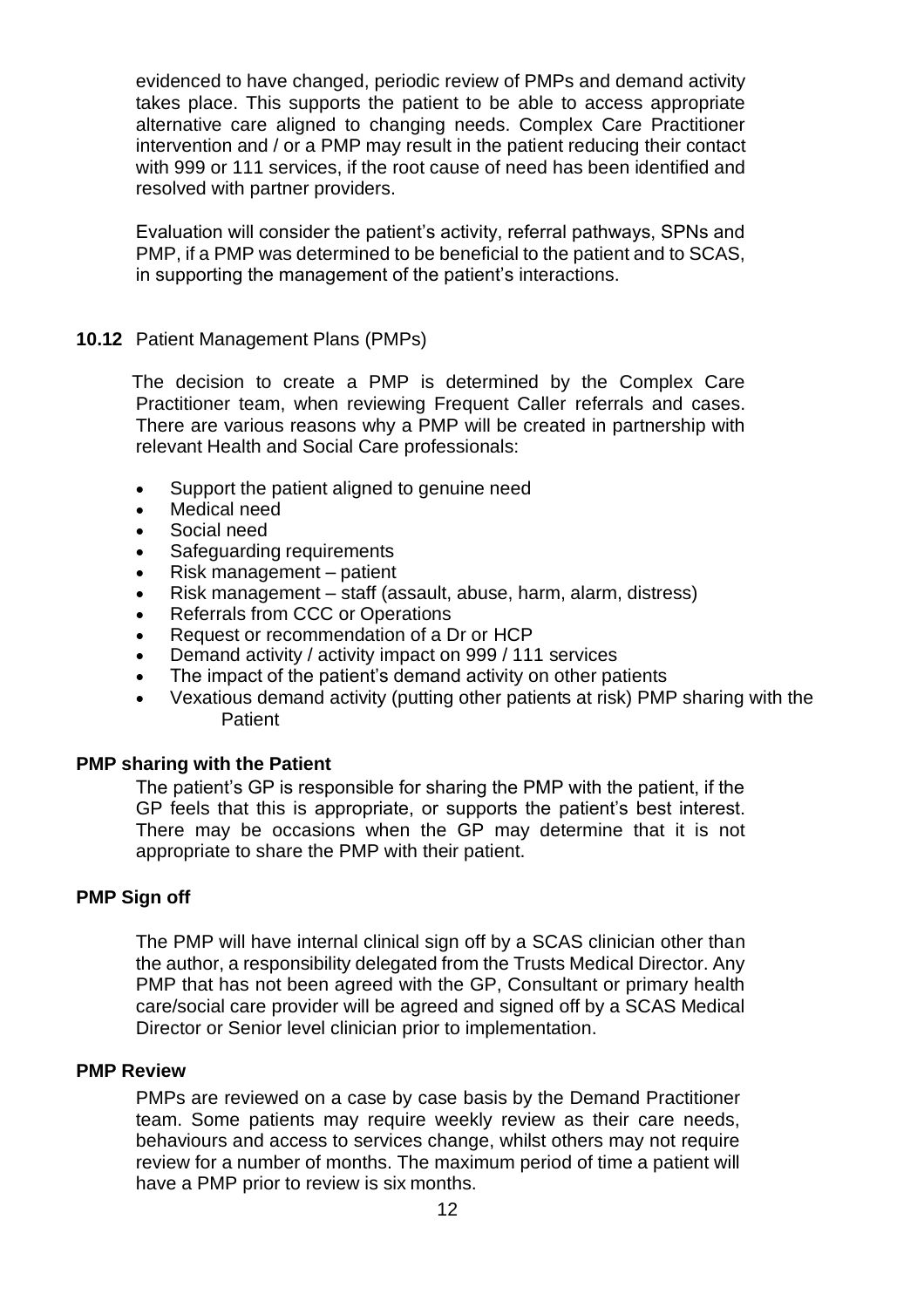#### **PMP Removal**

PMPs will be removed from the system, when there is no further requirement for a PMP to support patient care or SCAS provision, based on a Demand Practitioner's review of the patient case and consultation with the GP and relevant providers.

#### **10.13 Abusive and Vexatious Callers**

Unfortunately, there are a very small minority of Frequent Calling patients who access SCAS 999, 111 and Patient Experience services and seek to misuse and / or abuse services or staff. SCAS will take robust action in these cases, to protect CCC, Operational and Patient Experience resources for other patients and to protect our staff from abuse, intimidation, threats and assaults.

Persistent, Abusive and Vexatious callers will be managed in the CCC utilising the Persistent, Abusive and vexatious caller, Standard Operating Procedure (SOP). The SOP is a section within the CCC Standard Operating Procedures manual, and a copy is in appendix B. The SOP is to enable CCC staff to manage a PAV caller to protect staff or other service users within a minimal timeframe by ensuring that the process is safe for the caller if there is a genuine emergency or clinical need, whilst ensuring that the inbound call lines are not blocked to other service users.

#### <span id="page-12-0"></span>**11.0 PATIENT CHOICE**

- **11.1** It is important that we understand the Frequent Calling patient's views on what they think their individual problems and care needs are and the potential solutions to getting their needs, or perceived needs met and managed. Shared decision making is an important element of managing Frequent Callers and reviewing options that are available, with the patient actively participating with health or social care professionals, is preferable when appropriate. This should include any voluntary and community sector (VCS) providers who may support the patient.
- **11.2** Shared decision making has many benefits for patients and clinicians, with the potential to reduce demand and costs and improve outcomes for the patient.

# <span id="page-12-1"></span>**12.0 FREQUENT CALLER ACTIVITY DATA (VHIU DATA)**

**12.1** The VHIU activity data identifies all patients who have had ten (10) or more emergency incidents in the previous twelve (12) months, or twenty (20) or more 111 incidents in the previous twelve (12) months. The patient's NHS number is used as the unique identifier. VHIU activity data is used for case finding and as a component of the referral of patients back to their GPs and locality teams for review and management. This process supports the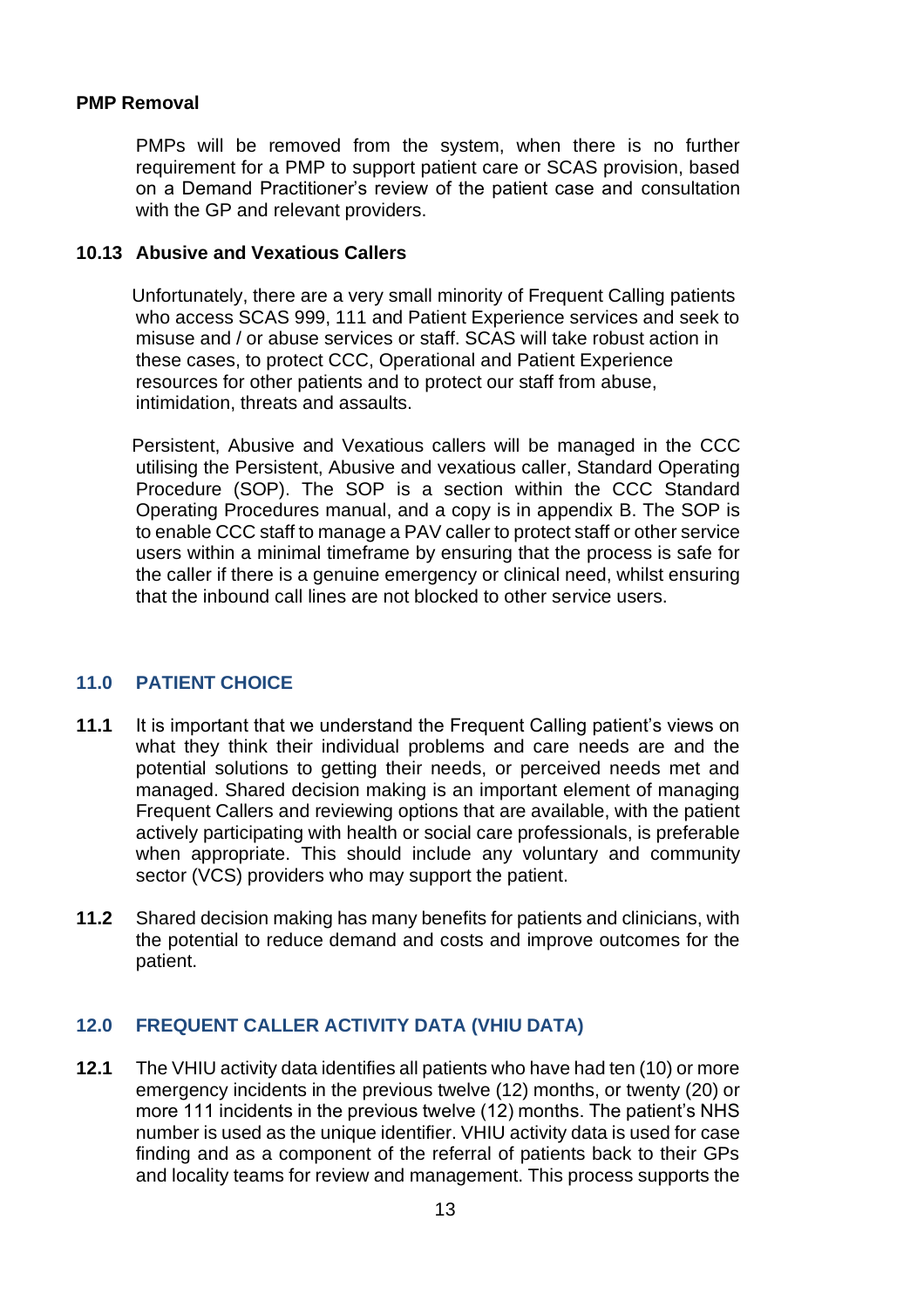procurement of Care Plans / SPNs for Frequent Calling patients from GPs, Social Services, Community Matrons, District Nurses and Specialist Nurses.

- **12.2** Providing primary care with the insight into their patient's activity supports proactive and improved assessment of needs and helps to address unmet health and social care needs and reduce the patient's dependency on urgent or emergency provision.
- **12.3** Monthly Frequent Caller activity data will be reviewed at the Patient Safety Group (PSG) or a nominated sub committee or group, which upwardly reports to the PSG.
- **12.4** All Datix incident reports involving a frequent caller where the incident involves concern around the type or timeliness of the response will be clinically reviewed.
- **12.5** All deaths in ambulance service care or in the defined contact period (as per the Leaning from Deaths Guidance) for frequent callers subject to a PMP will be clinically reviewed.
- **12.6** All SI's involving frequent callers should have a clinical review of the appropriateness the PMP and any role in the route cause of the incident.

## <span id="page-13-0"></span>**13.0 SAFEGUARDING**

**13.1** Many patients who are Frequent Callers are vulnerable or have risks associated with safeguarding. The Safeguarding team and Demand Practitioners work closely together and utilise the VHIU activity data for case finding as well as supporting patients already referred to the Safeguarding team. Safeguarding policy should be followed for any patients where safeguarding concerns are identified.

#### <span id="page-13-1"></span>**14.0 PATIENT EXPERIENCE TEAM**

**14.1** Some Frequent Callers are also known to the Patient Experience (PE) Team. The PE team and Complex Care Practitioners review any Frequent Callers that are known to both services, to ensure a comprehensive review of the case / needs and identify opportunities to support the patient or SCAS.

#### <span id="page-13-2"></span>**15.0 MULTI – DISCIPLINARY WORKING**

- **15.1** The effective care and management of Frequent Callers often involves a range of skills and providers. As well as underlying clinical needs, these patients can have social problems including addictions, housing, financial, relationship or chaotic lifestyles.
- **15.2** For some patients a range of support is required involving a number of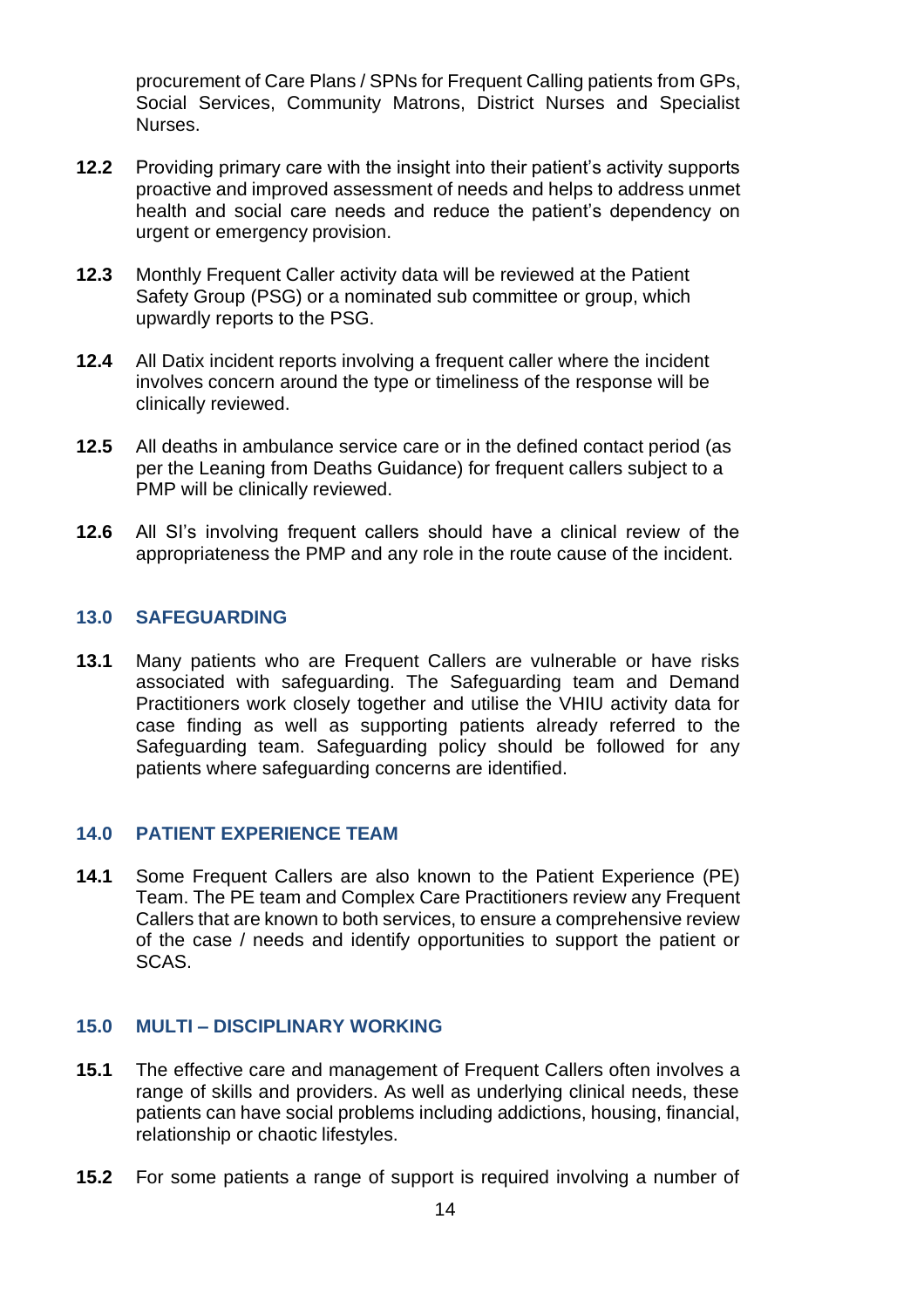providers. It is essential that care and support is coordinated.

**15.3** Many localities have High Intensity User MDTs where cases are assessed and reviewed. These meetings will cover Frequent Callers / Presenters to Ambulance, Emergency Department, Housing and Police.

## <span id="page-14-0"></span>**16.0 CARE PLANS / SPNS / PMPS**

- **16.1** Care planning information is essential for the effective management of Frequent Callers.
- **16.2** Care Plans and SPNs (special patient notes) provide information which can support the appropriate management of Frequent Callers. These are usually written by GPs, District Nurses, Community Matrons and Community Providers. Overall, it is the responsibility of the patient's GP supported by community providers / specialists to determine the patients care needs, which when articulated in a care plan / SPN can ensure the appropriate care or referral pathway aligned to need.
- **16.3** Patient Management Plans are written by Demand Practitioners, in partnership with the patient's GP and other relevant health or social care providers. A PMP enables the effective management of a Frequent Caller by CCC, if the patient presents as 'Normal' by providing an alternative care pathway aligned to need. The PMP sets out the information and insight required to manage the patient safely and follows CCC processes.
- **16.4** The information can support care aligned to the patient's needs, the patient's wishes, existing community provision, safeguarding requirements, the management of risk and decision making to determine the most appropriate resource / response to the patient.

#### **17.0 COMPLEX CARE PRACTITIONER**

- **17.1** Demand Care Practitioner is a role created to support, navigate and manage **Frequent** Frequent Callers.
- **17.2** Complex Care Practitioners are dedicated staff whose role is to support the effective management of Frequent Callers. These staff are involved both internally and externally in the development of systems, processes and care planning for Frequent Callers and includes the following:
	- Analysis of the patient's demand activity and determination of root cause
	- Patient support and navigation aligned to clinical, social or other needs
	- Organise and Lead an MDT approach to having the patient's needs met
	- Encourage shared provider responsibility
	- Development a patient management plan (PMP) with relevant providers
	- Monitoring and review of Frequent Callers.
- **17.3** It is essential that we understand the Patient's root cause of demand, (drivers for the demand) and seek to get them resolved for the patient. The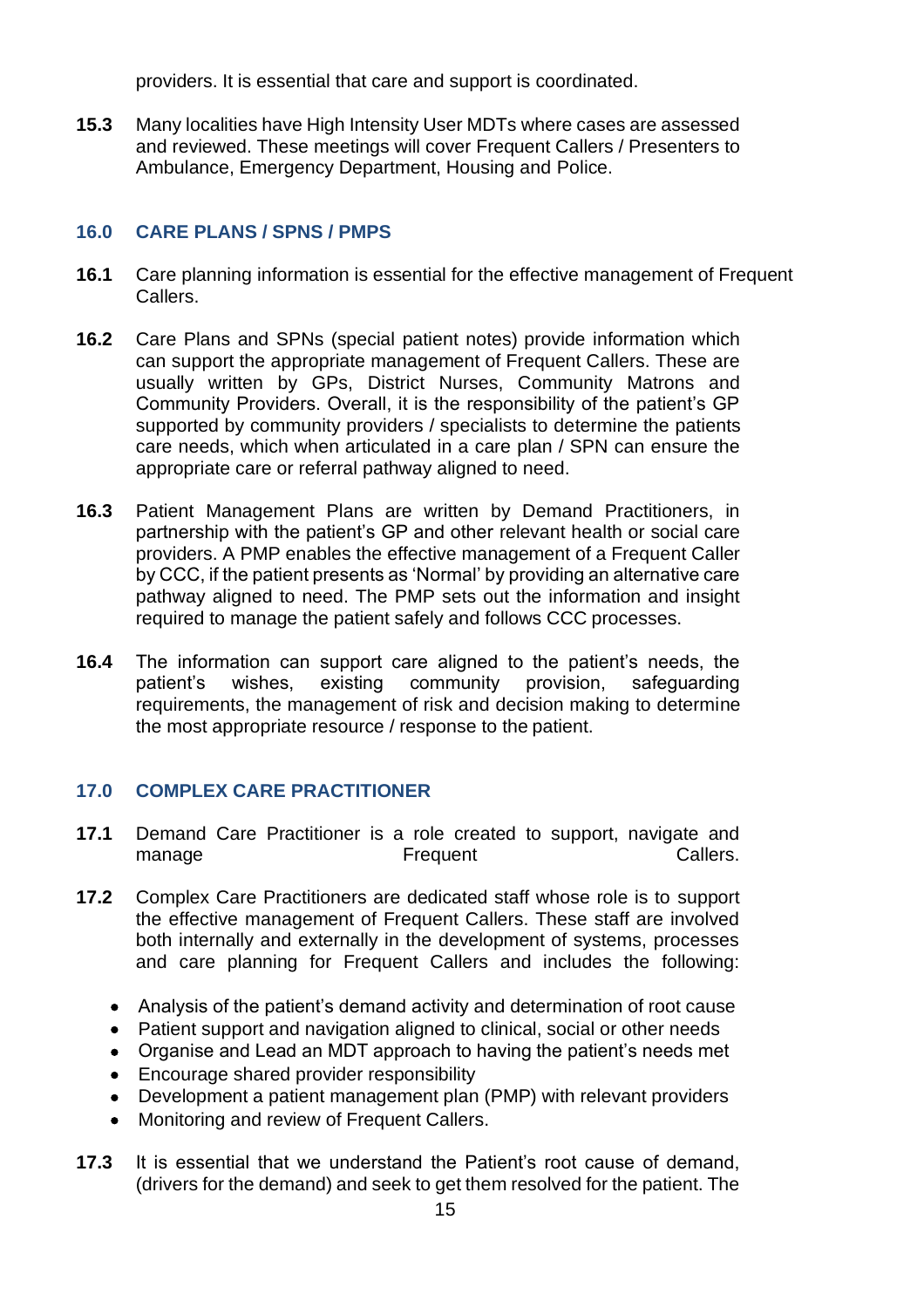root cause may be a third-party caller or other provider who initiates the demand.

- **17.4** There are two components supporting the patient aligned to need and creating the PMP
	- Acting for the patient to engage the relevant professionals to get the root cause of need resolved, ie diagnosis, meds, specialist care, interventions, care or social aspects
	- Align the patient's needs to the care / professionals involved in the PMP, so that the patient can be effectively managed by SCAS and the most appropriate provider to need, by CCC clinicians, or Operational crews at scene.
- **17.5** The function of the PMP is to enable clinicians to have 'insight' to the patient, the patient's previous and known presentations to 999 and 111 (what's 'Normal' for the patient) PMH, medications, existing provision and risks.
- **17.6** This enables the clinician to provide effective triage earlier in the incident cycle, i.e. Hear and Treat then onward referral, as agreed with the relevant provider.
- **17.7** The referral and review of the patient cohort to appropriate professionals, enables the patient's needs to be understood and their care aligned. This includes the management of some patients 'perceived' needs, as this presentation still requires effective management.

#### <span id="page-15-0"></span>**18.0 ALERTS ON CAD AND ADASTRA**

**18.1** Alerts are provided on CAD (999) and ADASTRA (111) which will alert CCC that a care plan or PMP is available for a patient.

#### <span id="page-15-1"></span>**19.0 INFORMATION SHARING AND GOVERNANCE**

- **19.1** The Data protection Act 1998 and GDRP 2018 allows the sharing of confidential patient information where it is necessary for medical purposes and is carried out by medical professionals for the continuation of the patient's health or social care and where this will contribute towards relevant and appropriate care planning to support the patient.
- **19.2** Frequent Caller information and referrals are shared in line with the SCAS Information Sharing Policy, IG Policy and bound by Caldicott principles